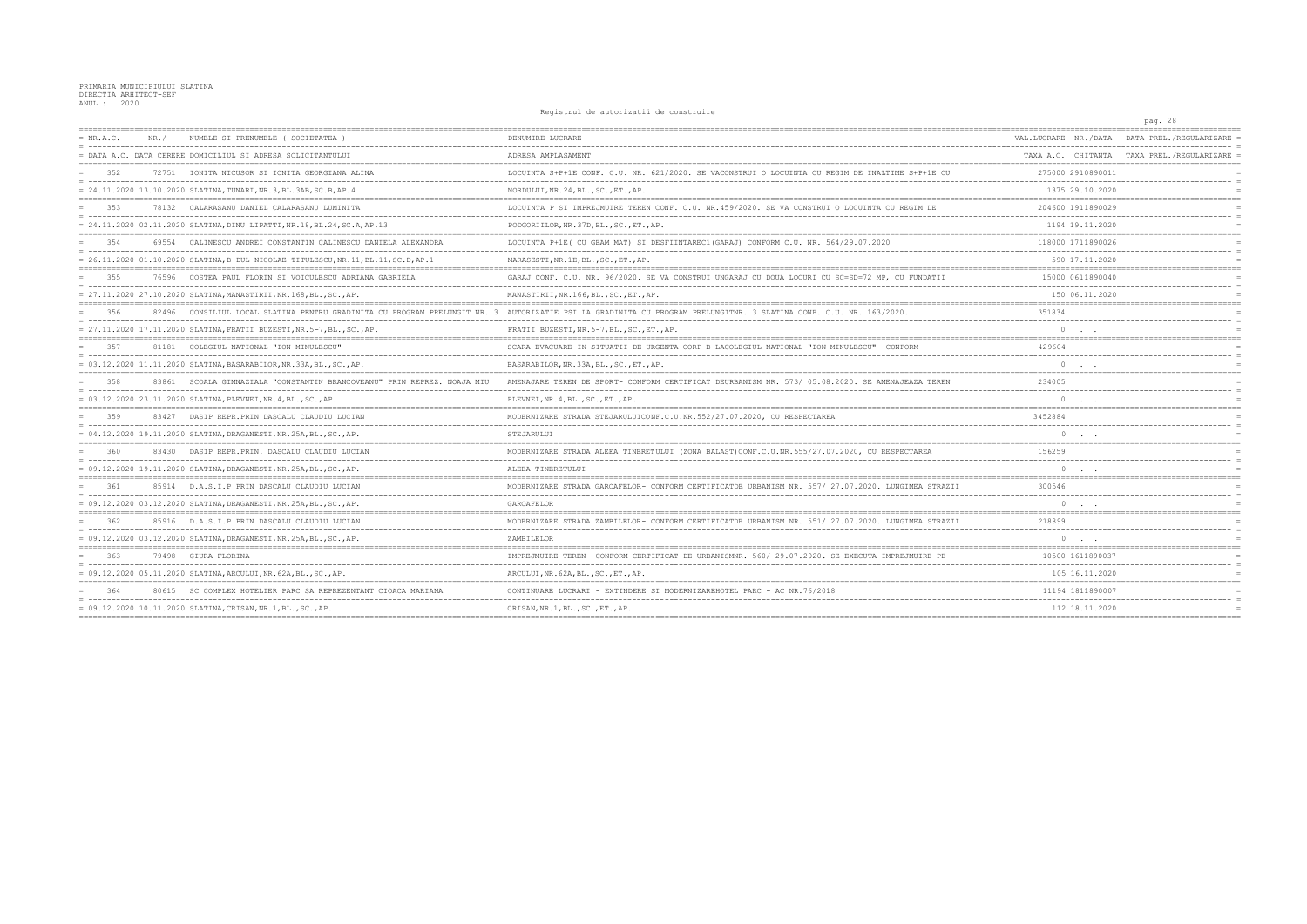## PRIMARIA MUNICIPIULUI SLATINA<br>DIRECTIA ARHITECT-SEF<br>ANUL : 2020

## Registrul de autorizatii de construire

|             |       |                                                                                | nogrocrar ac aucorraducri ac comperario                                                              |                      | pag. 29                                    |
|-------------|-------|--------------------------------------------------------------------------------|------------------------------------------------------------------------------------------------------|----------------------|--------------------------------------------|
| $= NR.A.C.$ | NR. / | NUMELE SI PRENUMELE ( SOCIETATEA )                                             | DENUMIRE LUCRARE                                                                                     | VAL.LUCRARE NR./DATA | DATA PREL./REGULARIZARE                    |
|             |       | = DATA A.C. DATA CERERE DOMICILIUL SI ADRESA SOLICITANTULUI                    | ADRESA AMPLASAMENT                                                                                   |                      | TAXA A.C. CHITANTA TAXA PREL./REGULARIZARE |
| 365         |       | 78001 DUMITRU LAURA                                                            | LOCUINTA P+1E SI IMPREJMUIRE TEREN CONF. C.U. NR.627/2020. SE VA CONSTRUI O LOCUINTA CU REGIM DE     | 267000 0511890020    |                                            |
|             |       | = 09.12.2020 30.10.2020 CORBU, PRINCIPALA, NR.7, BL., SC., AP.                 | PROF. MIRCEA BOTEZ, NR.20A, BL., SC., ET., AP.                                                       | 1535 05.11.2020      |                                            |
| 366         |       | 80945 STANCU STEFAN ALIN                                                       | LOCUINTA P+1 ( DUPLEX) SI IMPREJMUIRE CONFORM C.U.NR. 726/05.10.2020 CU RESPECTAREA AVIZELOR TEHNICE | 454101 1811880038    |                                            |
|             |       | = 09.12.2020 10.11.2020 SCORNICESTI, BALTATI, NR.4, BL., SC., AP.              | POENII, NR. 42, BL., SC., ET., AP.                                                                   | 2283 18.11.2020      |                                            |
| 367         |       | 77146 PATRASCU GHEORGHITA                                                      | LOCUINTA PARTER SI W.C. CU BAZIN VIDANJABIL CONF.C.U. NR. 533/2020. SE VA CONSTRUI O LOCUINTA CU     | 121200 1011890016    |                                            |
|             |       | = 09.12.2020 28.10.2020 SLATINA, LIBERTATII, NR.4, BL.FA15, SC.B, AP.16        | AGRICULTORULUI, NR.23C, BL., SC., ET., AP.                                                           | 606 10.11.2020       |                                            |
| 368         |       | 78730 BIZOI VASILE, BIZOI IULIA                                                | LOCUINTA SI IMPREJMUIRE CONFORM C.U. NR.724/05.10.2020 CU RESPECTAREA AVIZELOR TEHNICE               | 278800 0511890005    |                                            |
|             |       | = 09.12.2020 03.11.2020 SLATINA, GAROFITEI, NR.2, BL.2AB, SC.B, AP.8           | ALICE BOTEZ, NR. 30A, BL., SC., ET., AP.                                                             | 1463 05.11.2020      |                                            |
| 369         |       | 80252 FOTA MARIAN CRISTIAN, NAON DORA MADALINA                                 | LOCUINTA P SI IMPREJMUIRE CONFORM C.U. NR.561/29.07.2020 CU RESPECTAREA AVIZELOR TEHNICE             | 224400 2311890017    |                                            |
|             |       | = 09.12.2020 09.11.2020 SLATINA,B-DUL A.I. CUZA,NR.39,BL.4,SC.D,AP.9           | ACAD. PETRE S. AURELIAN, NR. 34A, BL., SC., ET., AP.                                                 | 1272 23.11.2020      |                                            |
| 370         | 55100 | SC ROM CONSTRUCT REALE ESTATE SRL REPREZ. PRIN PREDA TIBERIU IULIAN            | ANSAMBLU LOCUINTE SEMICOLECTIVE, IMPREJMUIRE TERENSI LUCRARI ORGANIZAREA EXECUTIEI CONFORM C.U.      | 6000000              |                                            |
|             |       | = 09.12.2020 04.08.2020 SLATINA, ALEEA MUNCII, NR.17, BL.FB8, SC.A, AP.10      | PROF. ALEXE MARIN, NR. 19, BL., SC., ET., AP.                                                        | 31075 04.08.2020     |                                            |
| 371         | 74285 | SC SINCER SRL REPREZ. PRIN BORUZ NICOLAE                                       | INVESTITIE INITIALA PE SCHEMA GBER (4.2) P PRIVINDEXTINDEREA CAPACITATII DE PRODUCTIE LA SC SINCER   | 1417687 1011890037   |                                            |
|             |       | = 09.12.2020 19.10.2020 SLATINA, MIHAI EMINESCU, NR.47, BL., SC., AP.          | B-DUL SF. CONSTANTIN BRANCOVEANU, NR. 3, BL., SC., ET., AP.                                          | 14177 10.11.2020     |                                            |
| 372         |       | 82271 MEMISI N & FIII INTERPRINDERE FAMILIALA                                  | AMENAJARE TERASA SEZONIERA (LUCRARI CU CARACTERPROVIZORIU PE DURATA CONTRACTULUI DE INCHIRIERE       | 5000 2011890010      |                                            |
|             |       | = 14.12.2020 16.11.2020 SLATINA,B-UL. A. I. CUZA,NR.22,BL.FA 21,SC.,AP.        | B-UL. A.I. CUZA, NR. 22, BL. FA 21, SC., ET. P, AP.                                                  | 90 20.11.2020        |                                            |
| 373         |       | 79705 TANASIE ION                                                              | LOCUINTA PARTER CONFORM C.U. NR. 675/15.09.2020 CURESPECTAREA AVIZELOR TEHNICE                       | 118000 1911890018    |                                            |
|             |       | = 14.12.2020 06.11.2020 SLATINA, PROF. MARIN S. ANDREIAN, NR.29, BL., SC., AP. | PROF. MARIN S. ANDREIAN, NR. 27, BL., SC., ET., AP.                                                  | 590 19.11.2020       |                                            |
| 374         |       | 87336 TRIBUNALUL OLT                                                           | CONTINUARE LUCRARI - REPARATII CAPITALE, AMENAJARE, CONSOLIDARE, RESTAURARE SI EXTINDERE.            | 5502564              |                                            |
|             |       | = 21.12.2020 08.12.2020 SLATINA, MANASTIRII, NR.2, BL., SC., AP.               | MIHAI EMINESCU, NR. 16, BL., SC., ET., AP.                                                           |                      |                                            |
| 375         | 87639 | PRIMARIA MUNICIPIULUI SLATINA PRIN DIRECTIA ADMINISTRARE PATRIMONIU            | AMENAJARE GRUP SANITAR TOALETAPUBLICA (WC)-ESPLANADA CONF. C.U.NR.827,                               | 180777               |                                            |
|             |       | = 21.12.2020 09.12.2020 SLATINA, MIHAIL KOGALNICEANU, NR.1, BL., SC., AP.      | ALEEA INDEPENDENTEI, NR. 1G, BL., SC., ET., AP.                                                      |                      |                                            |
| 376         | 86154 | SPITALUL JUDETEAN DE URGENTA SLATINA - REP.                                    | REABILITARE SI RELOCARE SPATII MEDICALE DINPAVILIONUL<br>CENTRAL<br>AL SPITALULUI JUDETEAN DE        | 14179581             |                                            |
|             |       | = 24.12.2020 03.12.2020 SLATINA, CRISAN, NR. 5, BL., SC., AP.                  | CRISAN, NR. 5, BL., SC., ET., AP.                                                                    |                      |                                            |
|             |       | ALTOMI SORINA NICOLETA SI ALTOMI IONUT NONEI                                   | LOCUINTA P+1E SI IMPREJMUIRE TEREN CONF. C.U. NR.751/2020.SE VA CONSTRUI O LOCUINTA CU               | 305000<br>OP BCR     |                                            |
|             |       | $= 28.12.2020 18.12.2020 SLATINA, ARCHUIJ, NR.44C, BL., SC., AP.$              | ARCULUI, NR. 44A, BL., SC., ET., AP.                                                                 | 1550 17.12.2020      |                                            |